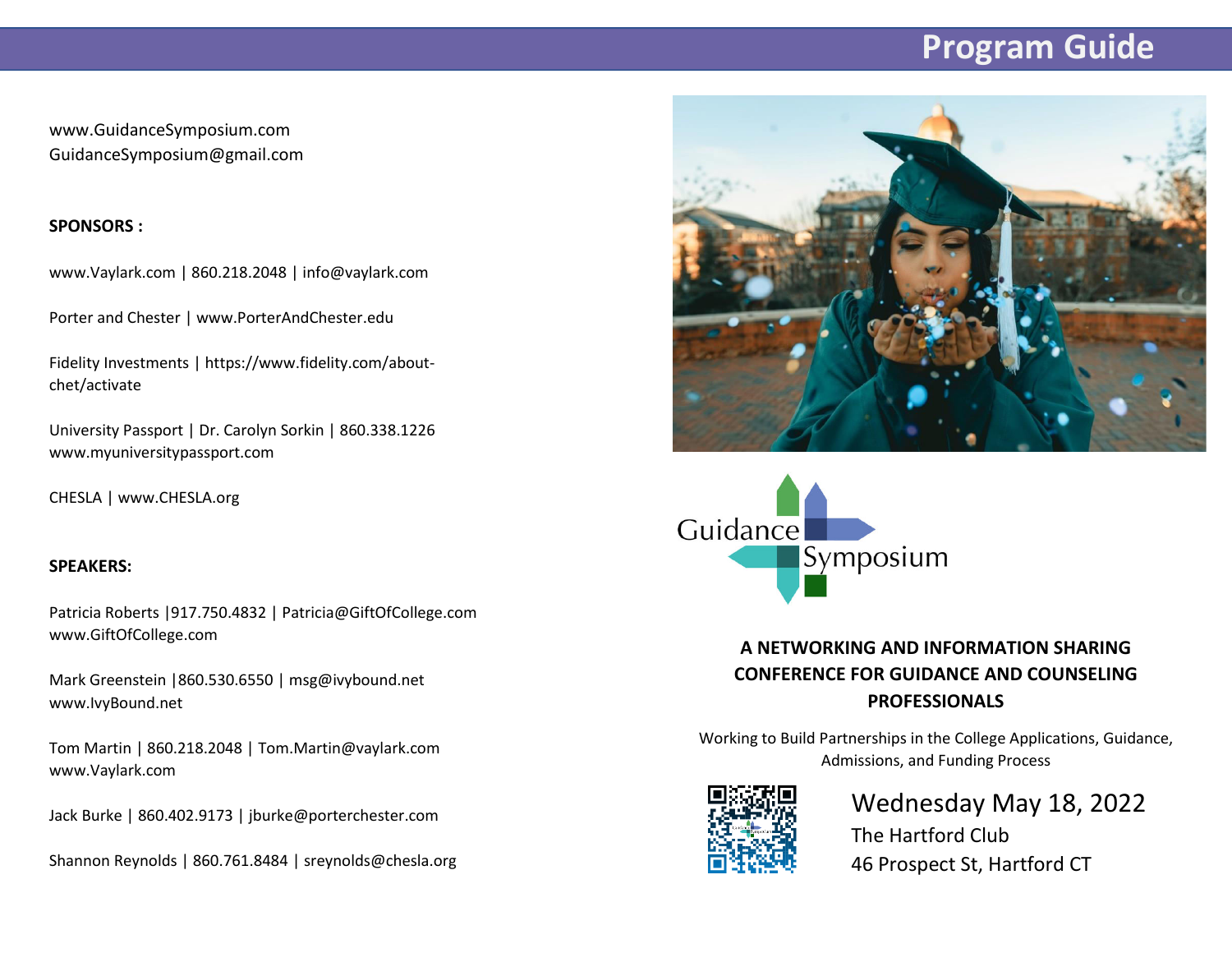| Guidance<br>Symposium |                                                                                                          | May 18, 2022   The Hartford Club<br>www.GuidanceSymposium.com                 |                                     |  |
|-----------------------|----------------------------------------------------------------------------------------------------------|-------------------------------------------------------------------------------|-------------------------------------|--|
| <b>SESSIONS</b>       |                                                                                                          |                                                                               |                                     |  |
| 8:30                  | Doors open, check in, coffee and networking,<br>pick up swag bag                                         |                                                                               | Main<br><b>Ballroom</b>             |  |
| 9:00                  |                                                                                                          | Main<br><b>Welcome and Opening Comments</b>                                   |                                     |  |
| $9:15 -$<br>10:00     | <b>STEM Careers that Don't Require a 4 year</b><br><b>Degree</b>                                         |                                                                               | <b>Ballroom</b><br>Main<br>Ballroom |  |
|                       | Jack Burke, Director High School Recruiting<br>Porter and Chester Institute and YTI Career<br>Institute  |                                                                               |                                     |  |
| $10:00 -$<br>10:45    | <b>Era of Test Optional College Admissions</b>                                                           | The Place of SAT's, AP's, and Grades in the                                   | Main<br><b>Ballroom</b>             |  |
|                       | Mark<br>Greenstein,<br>Instructor, Ivy Bound Test Prep                                                   | Lead<br>Founder<br>and                                                        |                                     |  |
| $10:45 -$<br>11:15    | <b>Five</b><br><b>Biggest</b><br><b>Families</b><br>are<br><b>Counselors can 'Guide' Them to Success</b> | <b>Mistakes</b><br><b>College-Bound</b><br><b>School</b><br>Making and<br>How | Main<br><b>Ballroom</b>             |  |
|                       | Tom Martin, Vaylark Financial Advisor                                                                    |                                                                               |                                     |  |
| $11:15 -$<br>Noon     | Book Signing with author Patricia Roberts                                                                | Meet and greet, Breaktime, Networking, and                                    |                                     |  |

May 18, 2022 | The Hartford Club www.GuidanceSymposium.com



#### **SPONSORS**



**Porter and Chester**, a private sector, post-secondary technical institution with nine campuses throughout Connecticut and Massachusetts, featuring ten different career programs serving the skilled trades, transportation, healthcare, and technology industries by training its students in their chosen career.

**Vaylark Financial Services** is a boutique financial firm providing VAYLARK concierge levels of planning and consulting for families around the college funding process. Vaylark has supported thousands of Connecticut families since 1992 with offices in downtown Hartford.



**University Passport** provides students and families compelling application strategies for college, academic summer programs, gap year opportunities, and graduate school. By making the process as transparent and stress-free as possible, we help clients focus on – and reach – their academic and personal goals.



**Ivy Bound** is a unique prep program that has helped thousands of students to improve test scores through full length practice tests, access to a personal prep expert, and exclusive access to key strategies from test creators and administrators.



**CHESLA** is a quasi-public state authority created to help student finance the cost of higher education.



**Fidelity Investments** has been selected as the new program and investment manager for the Connecticut Higher Education Trust (CHET) 529 college savings program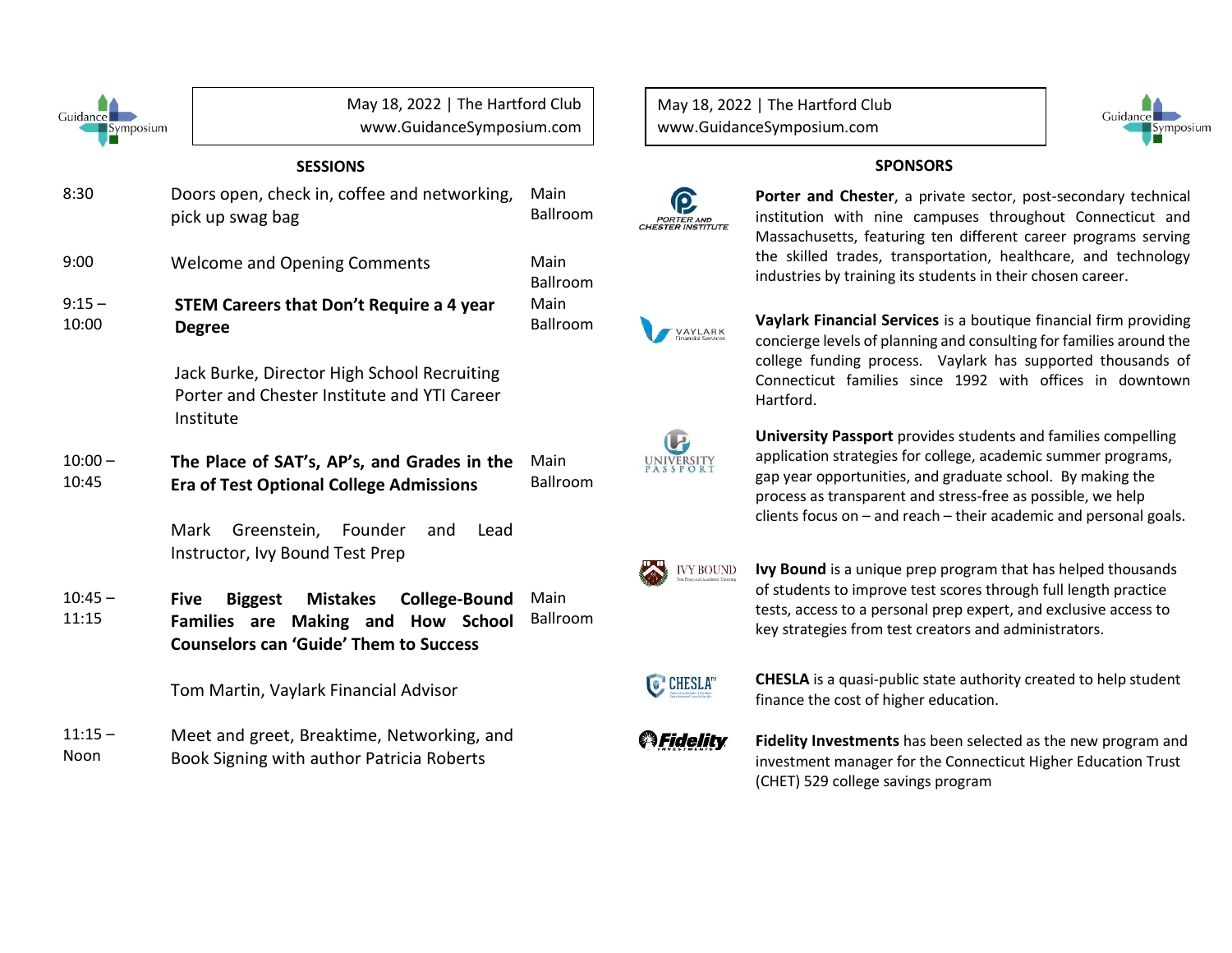

### **Charles Wareham, Co-Founder Guidance Symposium, Vaylark Financial Advisor**

Charles Wareham is considered one of New England's top authorities on college funding. He is a trusted advisor nationwide for school counselors seeking his

expertise. Thousands of Connecticut families have found lasting value in his insights and college planning presentations. With 30 years' experience in the financial industry, Charles guides families, businesses and organizations in making smart financial decisions.



#### **Patricia Roberts, COO Gift of College, Author**

Patricia Roberts has helped thousands of families avoid millions of dollars in student loan debt over the past 20+ years by sharing her expertise about planning ahead for higher education expenses with 529 plans. She is author of Route 529: A Parent's Guide to Saving for College and Career

Training with 529 Plans and a go-to source for the media and others wanting to learn about these plans. She is Chief Operating Officer at Gift of College, Inc., where she helps employers reduce employee stress associated with the high cost of higher education by offering matching contributions to 529 college savings plans as a financial wellness benefit. She also educates employers on how they can offer tax free student loan assistance for employees and educates them as well about the valuable role 529 ABLE plans can play for employees with disabilities or those, like her, who have loved ones with a disability.



#### **Mark Greenstein, Founder Ivy Bound**

Mark and his team of 30+ active tutors have been coaching SAT and ACT prep since 2001 to provide extra prep for collegebound students. Mark has taught test prep since 1987 and

has been a speaker on college admissions, vouchers, choice in schools, and education reform. He is the publisher of the Rising Stars' Heart of Darkness, an annotated version of Conrad's novel, designed for SAT Prep. He has taught LSAT prep to over 1000 students, and SAT prep to over 800 and is on the

forefront of "sensibly scheduling your suburban students" ("ssyss"). Ivy Bound's SAT and ACT Prep courses have helped over 5000 students raise their scores, enhancing their college admissions and scholarships.



#### **Jack Burke, Director High School Recruiting, Porter and Chester Institute**

Jack Burke is the Director of High School Recruiting at Porter and Chester Institute and YTI Career Institute at the 12 Campuses located in Connecticut,

Massachusetts and Pennsylvania. Jack knows firsthand the importance of maintaining excellence and high standards while helping students find a good fit and their career options after graduation. Serving in several positions over 30 years including Executive Director/ Vice President, Corporate Director of Admissions/Marketing, Senior Career Program Specialist, Executive Committee and Board of Directors member has allowed Jack to exercise his leadership qualities and passion for education to benefit countless numbers of High School Graduates.



#### **Tom Martin, Financial Advisor Vaylark Financial**

Since 2016, Tom has devoted his career to working with college-bound families, helping make the most of school selection. He works with high school families to

maximize financial aid, minimize student debt, and create an ideal college outcome for each student. Tom Martin serves as a board member for the Cheshire Education Foundation in his spare time. He oversees applications for local private scholarships and aids in approving mini-grant requests from teachers in the Cheshire Public School system. Tom's work and advice has been featured in Jim Cramer's TheStreet.com, Business.com, Nerdwallet, Guidevine, and Discover.